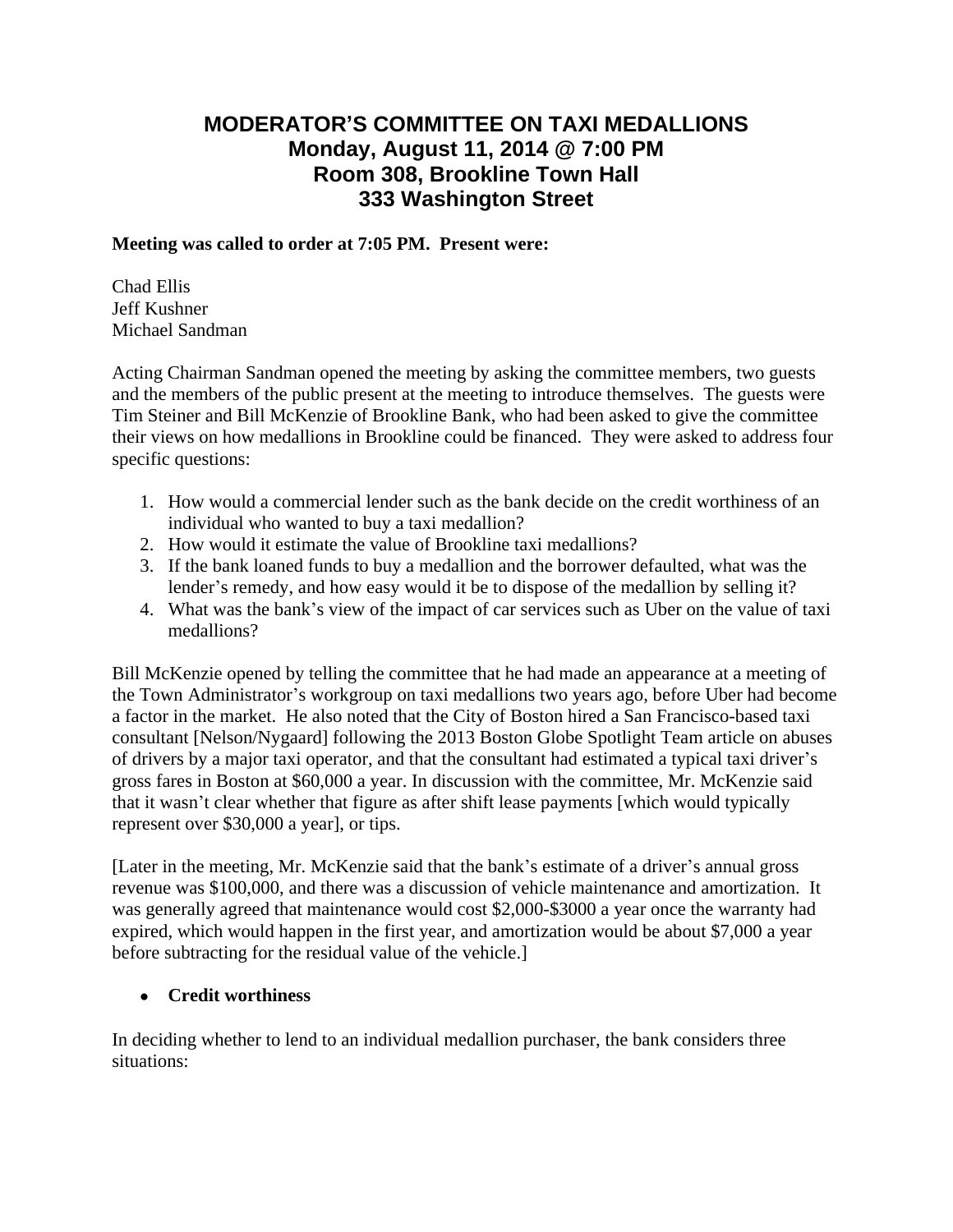- 1. Someone who own a medallion but does not own a taxi, and who leases the medallion out for \$500/week [\$26,000 a year];
- 2. Someone who owns a taxi but not a medallion, and who leases the medallion and then leases out the taxi for \$90 - \$100 per shift [\$65,700 gross leasing revenue at 2 shifts/day, \$90/shift, 365 days a year;
- 3. Someone who owns a medallion and a taxi, typically drives it themselves 5 or 6 shifts a week and leases it out for the remaining shifts, often to a family member, for whom the bank estimates \$100,000 gross revenue/year.

The committee focused on the third circumstance, because the draft regulations in Brookline may not allow the leasing of an unattached medallion. The bank lends to these borrowers at an interest rate of 4.5/year, with a 20 year amortization schedule and a fixed 5 year term. It will finance up to 75% of the cost of a Boston medallion.

In evaluating credit-worthiness, the bank looks for someone with a "really nice credit history" someone with a credit score in the mid 700's and up. Owner/drivers of this sort are good credit risks because they see the medallion as the source of their livelihood. He said that the bank does not see a lot of people who have a limited credit history, but that is limited credit history would be less of a problem than a bad history. He noted that most drivers are recent arrivals in the United States.

Representatives from Bay State Taxi and Red Cab noted that the applicants who have expressed an interest in buying medallions from their allotments are concerned that they do not have a credit history, but not necessarily that they have bad credit histories. Both of them agreed that their companies would sell a substantial number of medallions, but that operating companies would retain some medallions and vehicles because the economics of a pure radio room operation are not good.

Mr. McKenzie said that the bank does a lot of refinancing with people who already have equity in their medallions. Those people are eligible for a lower rate because they are a better credit risk.

He noted that when he was at Shawmut during the banking crisis in the late 1980s, the portfolio of medallion loans did not show a single default, in contrast the rest of Shawmut's commercial portfolio. He said that Brookline Bank's portfolio of medallion loans did not even show a late payment, let alone a default. However, the bank does have a lien on the medallion and can foreclose on it in the event of a default.

Mr. McKenzie was asked whether the current operating companies in Brookline could borrow, and his answer was that perhaps they could, but that the medallion is an easier loan to make. He was asked whether the bank would be likely to lend given that the companies have a negative net worth and his answer was no. He was asked whether the bank would be willing to lend for a new vehicle if the owner had a 10-year license, and he said that Brookline Bank would view that as being a car loan which would be financed through a dealer and would be too small for the bank to consider. From the bank's perspective, the financials just not there for non-medallion companies. There are exceptions to this rule; Shawmut financed Veteran's Cab in Newton. But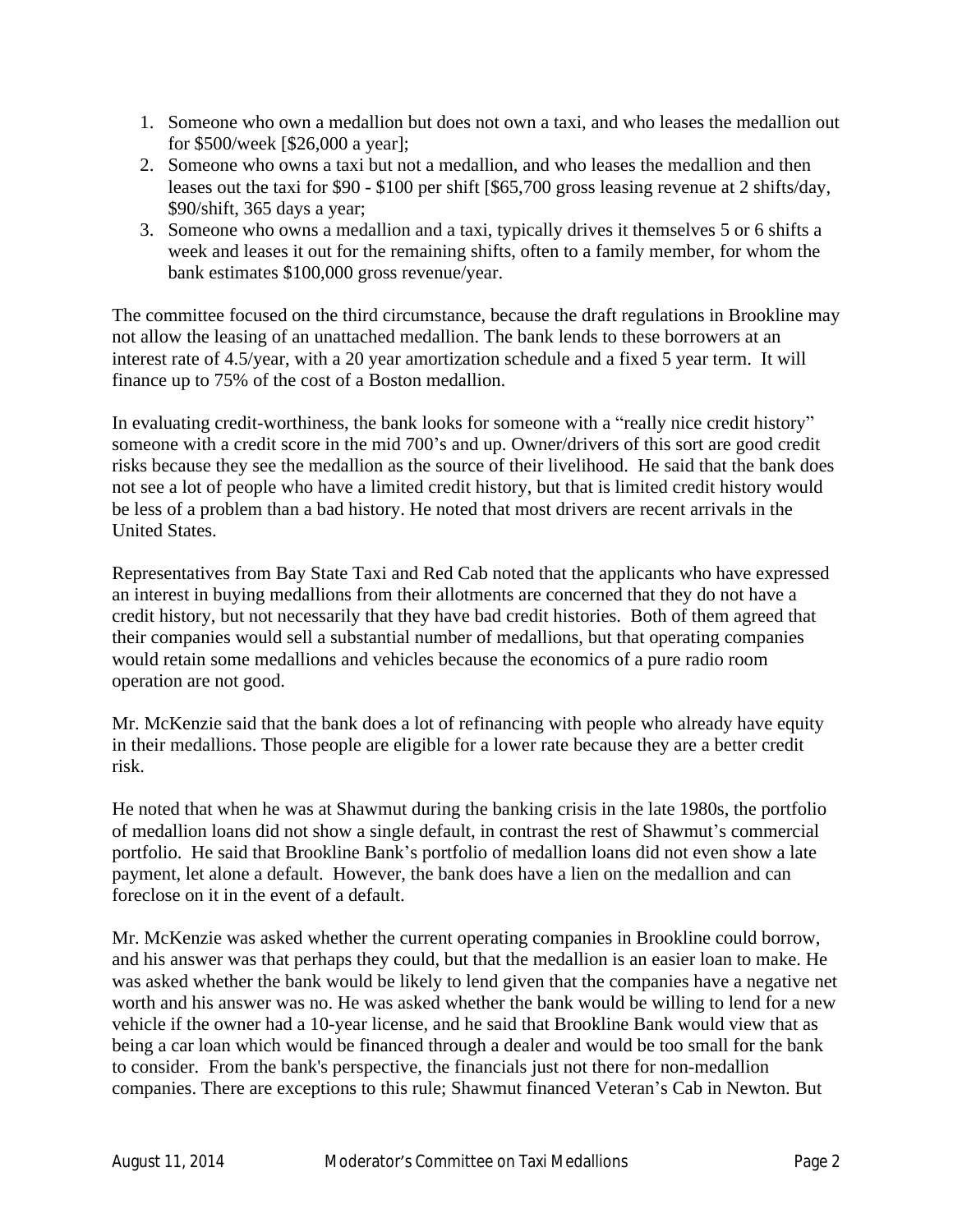that was 20 years ago.

## **Valuation of Brookline medallions & the impact of Uber**

Mr. McKenzie commented that, "There has been an Uber mania" that is dampening the enthusiasm lenders have for medallions, that he believes that the Boston area economy is strong enough to support both taxis and companies like Uber. Boston medallion prices had reached into the \$600,000-\$700,000 range partly as a consequence of low interest rates and that they were likely to fall back to about \$500,000 as a result of Uber. As for Uber, he said that Uber drivers are seeing more entry from the drivers and that some of them in Boston are moving back to driving a taxi.

Mr. McKenzie said that Brooklyn medallions will ultimately sell at prices similar to those from Cambridge, which are in the \$300,000 range. Given that expectation, Brookline Bank will be interested in lending to drivers/companies that acquire Brookline medallions in the \$100,000 range. Despite the risks of lending in a nascent market, Brookline is the bank's home and the bank wanted to participate in the market. The bank might want more collateral initially, and the price for medallions in Brookline will be lower initially than they are in surrounding jurisdictions.

A discussion ensued with representatives of the four Brookline taxi operating companies who were present at the meeting. They pointed out that from their perspective, the customer is the taxi driver not the passenger, and they agreed that the problem they faced was a loss of drivers to Uber, not a loss of passengers. Joe Bethony of Bay State pointed out that Uber is requiring their drivers to use their own cars, not taxis, even if they are licensed hackney drivers. Amid El Khoury of Hello Taxi said that it was Uber-X that is a problem because people who provide that class of service don't need to have an expensive vehicle.

Mr. McKenzie was asked about the statement by some opponents of medallions that a financial miracle is required in order to transform a taxi license valued nominally into an asset supposedly valued in the range of hundred thousand dollars. He said that this was a classic rent versus buy issue, and if you buy housing for example rather than rent it there is no miracle. No expenses go away; the lease or rental cost is transformed into a financing cost. Nonetheless, when you buy, there is an asset that can be financed, and no miracle is needed in order for that asset to have a substantial value.

## **Future value**

Mr. McKenzie estimated that the value of Brooklyn medallions in the future would be "a couple of hundred thousand dollars" assuming that the economy was steady. He pointed out that interest rates would affect the valuation, and so would the relative success of Uber in the Boston market. He was asked about whether Brookline might have too many taxis on the street, and Joe Bethony confirmed that 60% of Bay State's business is done with nearby Boston hospitals that have a contract to call the company for people who ask for help getting a cab.

Will the excess supply cause the bank to hold back? No.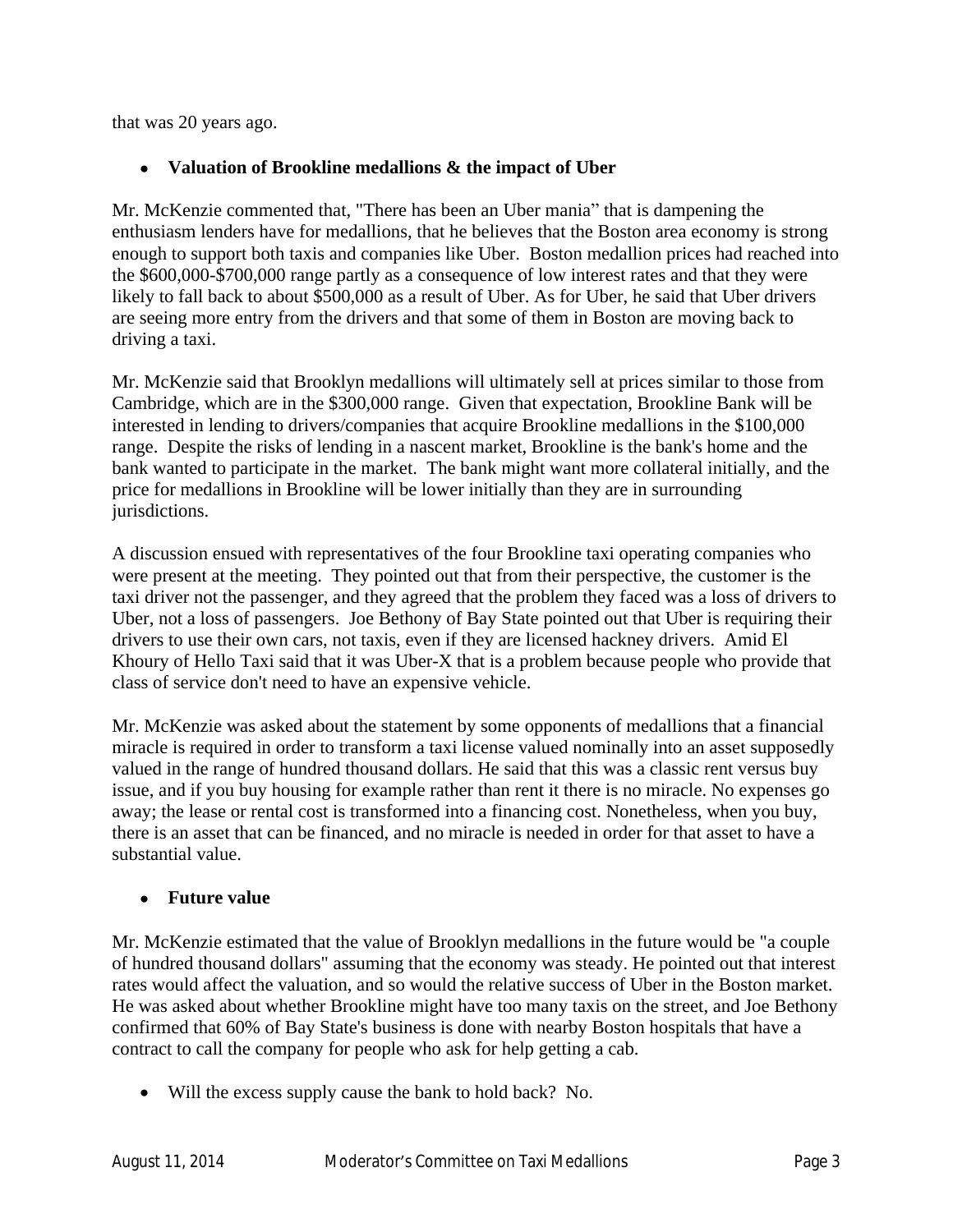- Is Brookline more like Somerville then Cambridge in terms of likely medallion valuation? Brookline is diverse and "probably not a bad place to operate a cab."
- Would you fund a 10-year license holder? "Probably not." If the driver is unable to work, the license has no value; a medallion does.

Mr. McKenzie closed by commenting that, "Taxis are the last frontier of capitalism. [The industry] attracts people wanting to buy a job."

John Harris, a member of the public, asked why a bank would lend to restaurants but not to company with annual license to operate taxis. It was pointed out that many restaurants had liquor licenses, which could in fact be sold with the business. Further, restaurant owners invested in equipment and furnishings and often had 10-year leases and on their premises, all of which were transferable to a new tenant and could be considered an asset even if the restaurant license holder went out of the business.

Mr. McKenzie was asked whether the bank could finance a fleet of taxis, and he answered that it probably could. He also pointed out that if the medallion or falls below certain market valuation, the financing agreement usually includes a paydown in order to keep a minimum loan to value ratio.

# **Comments from the public**

Following the formal part of the meeting with the representatives of Brookline Bank, the committee engaged in a discussion with the representatives of the four taxi operating companies. The operators pointed out that the taxi industry Brookline was in a distressed state. The vehicles are old, poor drivers are not being penalized by having their hackney licenses suspended, drivers are failing to pay in full for the weekly leases and then walking away and going to another company, and Uber is taking good drivers away. One company representative, referring to the failure to adequately police drivers, commented that, "if the town had been paying hundred thousand dollars a year for a person in traffic administration and had hired a full-time hackney officer we wouldn't be looking for medallions."

One of the committee members suggested that the companies could create a register of drivers who fail to pay and, he expressed surprise that any driver could get a vehicle without paying the full cost of the lease in advance. The company representatives responded that there was a shortage of drivers because of Uber, and they reminded the members of the committee that their customer was the driver.

There was a discussion of the regulatory regime in Watertown, which was held up by the company representatives as being the right way to police the industry. They were asked by the committee whether a regulatory regime like that would work in Brookline, and they answered that it was too late, and that the drivers are continuing to drive lease taxis only because they expect to be able to buy taxi medallions in the near future.

Jeff Kushner pointed out that any industry with a cap on the number of entrants inevitably became concentrated and that issuing a fixed number of medallions would inevitably lead to